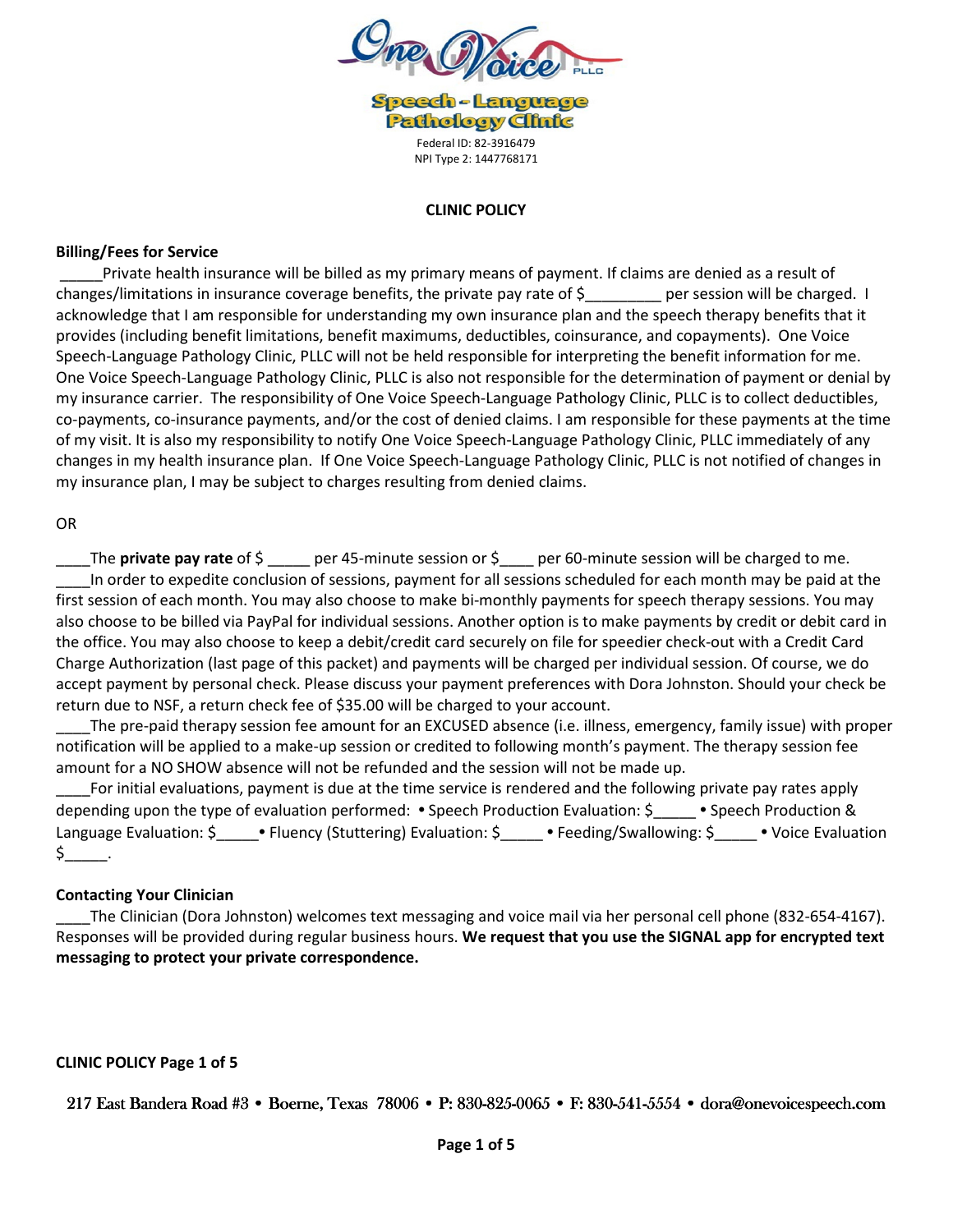

**Speech-Language Pathology Clinic** Federal ID: 82-3916479 NPI Type 2: 1447768171

## **Cancellation Policy (Client)**

\_\_\_\_If I am unable to attend a speech therapy session, I agree to contact One Voice Speech-Language Pathology Clinic, PLLC at least 24 hours in advance at 830-825-0065. I will also notify the Speech-Language Pathologist, Dora Johnston, MA, CCC-SLP if I am running late to my appointment or if I will be unable to attend via text message at 832-654-4167. If I fail to provide 24 hour notice for a cancelled session, I understand that a NO SHOW cancellation fee equal to cost of the missed session will be charged to my account (with the exception of illnesses, emergencies, and inclement weather). I understand that insurance cannot be billed for this "NO SHOW" fee and the fee is non-negotiable. I am responsible for paying the cancellation fee at my next scheduled appointment.

## **Cancellation Policy (Speech-Language Pathologist)**

If your clinician needs to cancel your session due to an illness or emergency, you will be notified as soon as possible. If a cancellation is necessary for any reason other than illness (e.g., conference, vacation, etc.), you will be notified in advance and a make-up session will be scheduled or the session fee will be credited to the following month's payment.

Your clinician will notify you with a phone call in the event that we must cancel your session due to inclement weather conditions. It should not be assumed that your session is canceled based upon school closings or early dismissals. One Voice Speech-Language Pathology Clinic, PLLC does not follow the same closing procedures or holiday schedules as the public schools. If you are unsure as to whether or not One Voice Speech-Language Pathology Clinic, PLLC is open, please call the office at 830-825-0065 or text Dora Johnston at 832-654-4167.

#### **Attendance Policy**

\_\_\_\_\_I understand that consistent attendance to regularly scheduled therapy sessions plays an important role in prompting and maintaining my/my child's progress in therapy and preventing regression of skills. As such, I agree to make my best effort to attend the scheduled sessions on a regular basis. I understand that sessions are scheduled for each client on the same day and time each week. I will only accept a time slot if I am able to attend that day/time on a weekly basis.

\_\_\_\_\_I acknowledge and agree to each of the following attendance policies: • Clients who miss three (3) consecutive sessions (with the exception of serious illnesses or emergencies) will be notified that they are in jeopardy of losing their appointment slot, and it may be given to someone else. • Clients who miss two (2) consecutive sessions without calling this office 24 hours in advance to cancel the sessions (with the exception of serious illnesses or emergencies) will be removed from their appointment slot and charged with cancellation fees equal to the private-pay rate for those sessions. • Clients who miss a total of three (3) consecutive or non-consecutive sessions without calling the office 24 hours in advance to cancel the sessions (with the exception of serious illnesses or emergencies) will be removed from their appointment slot and charged with cancellation fees for those sessions.

Please notify Dora Johnston in advance if you plan to go on a vacation and will be absent for two (2) or more weeks, so that efforts can be made to reschedule your appointments.

#### **CLINIC POLICY Page 2 of 5**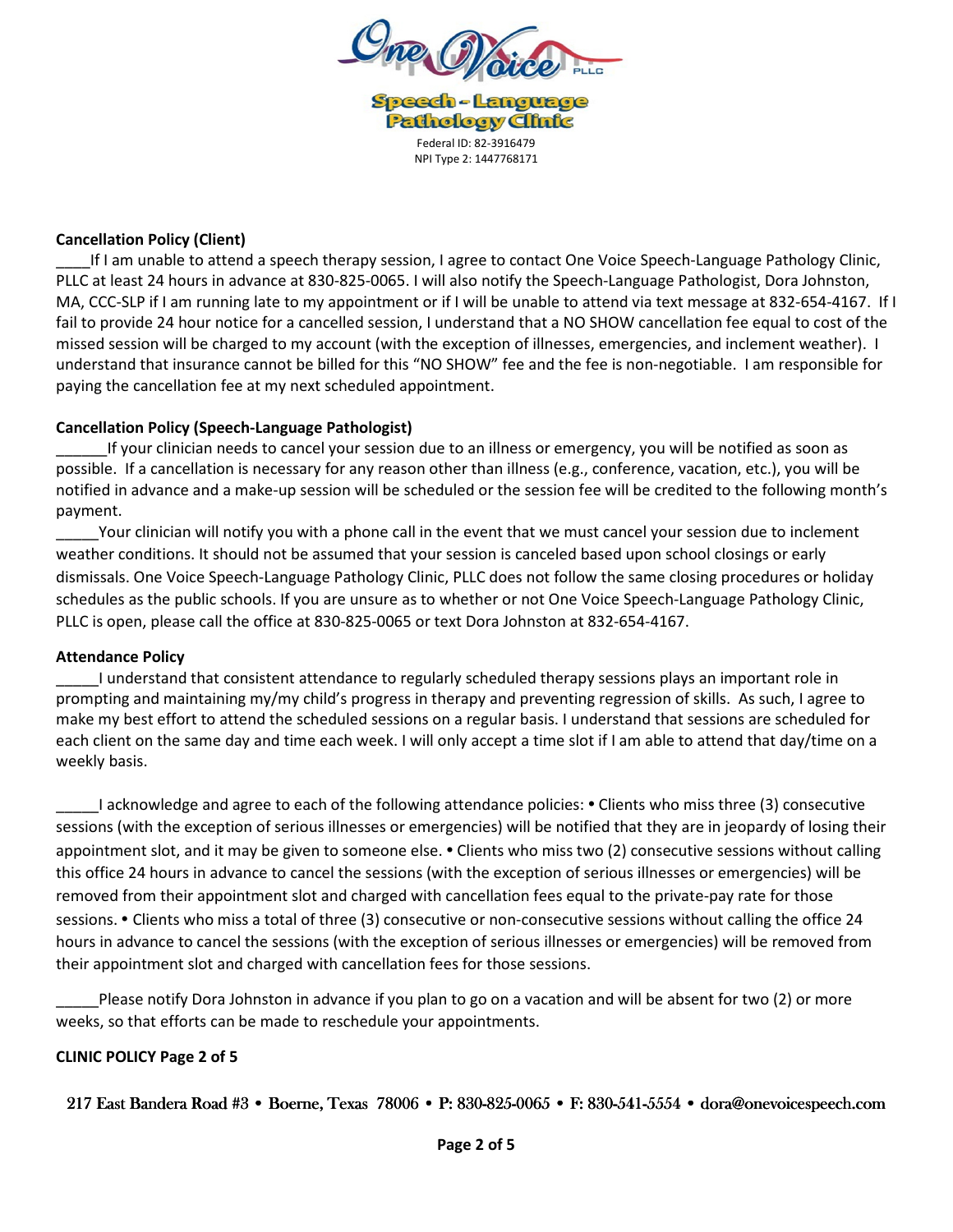

**Speech-Language Pathology Clinic** Federal ID: 82-3916479 NPI Type 2: 1447768171

#### **Late Arrivals**

If you are late to an appointment, the session will need to conclude at the usual time to allow the clinician to stay on schedule. If the clinician is running late for any reason, you will be given the full session time. Our staff regrets any inconvenience to your personal schedule and the clinician will make her best efforts to maintain timeliness.

#### **Holiday Closures**

The office will be closed for the following holidays: • New Year's Day 2019 and 1/2/2019 • Memorial Day • Fourth of July • Labor Day • Wednesday before Thanksgiving Day, Thanksgiving Day, and Friday following Thanksgiving Day • Christmas holiday week. For these holidays your clinician will gladly provide make-up sessions prior to the holiday closure date(s) to ensure continuity of services. Please advise clinician of your vacation plans for scheduling purposes. Please do not assume that the office will be closed on days that your child may have off from school (i.e. early dismissal days or local school holidays). This office is open during many of the typical school holidays and vacations. If you are unsure if we will be open or closed during a particular holiday, please call the office or text Dora Johnston for

## **Office Etiquette**

more information.

\_\_\_\_\_Upon arrival, please walk your child into the waiting room and tap on the door to signal your arrival. Please stay with your child in the waiting room until your clinician comes to greet you.

We ask that you are respectful of the fact that therapy sessions may be in progress and the clinician may be unable to answer immediate questions or engage in discussion during another client's session. For patient privacy concerns, we have music or a television show playing in the front office to mask sound**. We appreciate the use of personal earphones to mask sound while waiting for another client's session to end.** Please do not allow your child to walk/run inside the waiting area or play in the courtyard garden. Both adults and children are prohibited from entering the therapy room without the clinician due to the need to maintain client confidentiality. We do not allow behaviors in our clinic that may injure your child or others, nor do we allow behaviors that might disturb the regular operation of the office. Please do not allow your child to climb or jump on chairs, throw toys or other objects, touch or handle coffee service, open/slam doors, or draw on the wall/toys/books. Please help us by cleaning up personal items in the waiting room before leaving the office. We appreciate your assistance in maintaining a clean and comfortable waiting area for everyone. Clients are also prohibited from bringing food into the waiting room due to concerns with allergies.

You may wait in the car or run an errand during your child's session; however, we ask that you return to pick-up your child at least 5 minutes prior to the end of his/her therapy session. We ask that you remain in the waiting area for the clinician to return with your child. Clinician will not walk your child outside to the parking lot.

#### **CLINIC POLICY Page 3 of 5**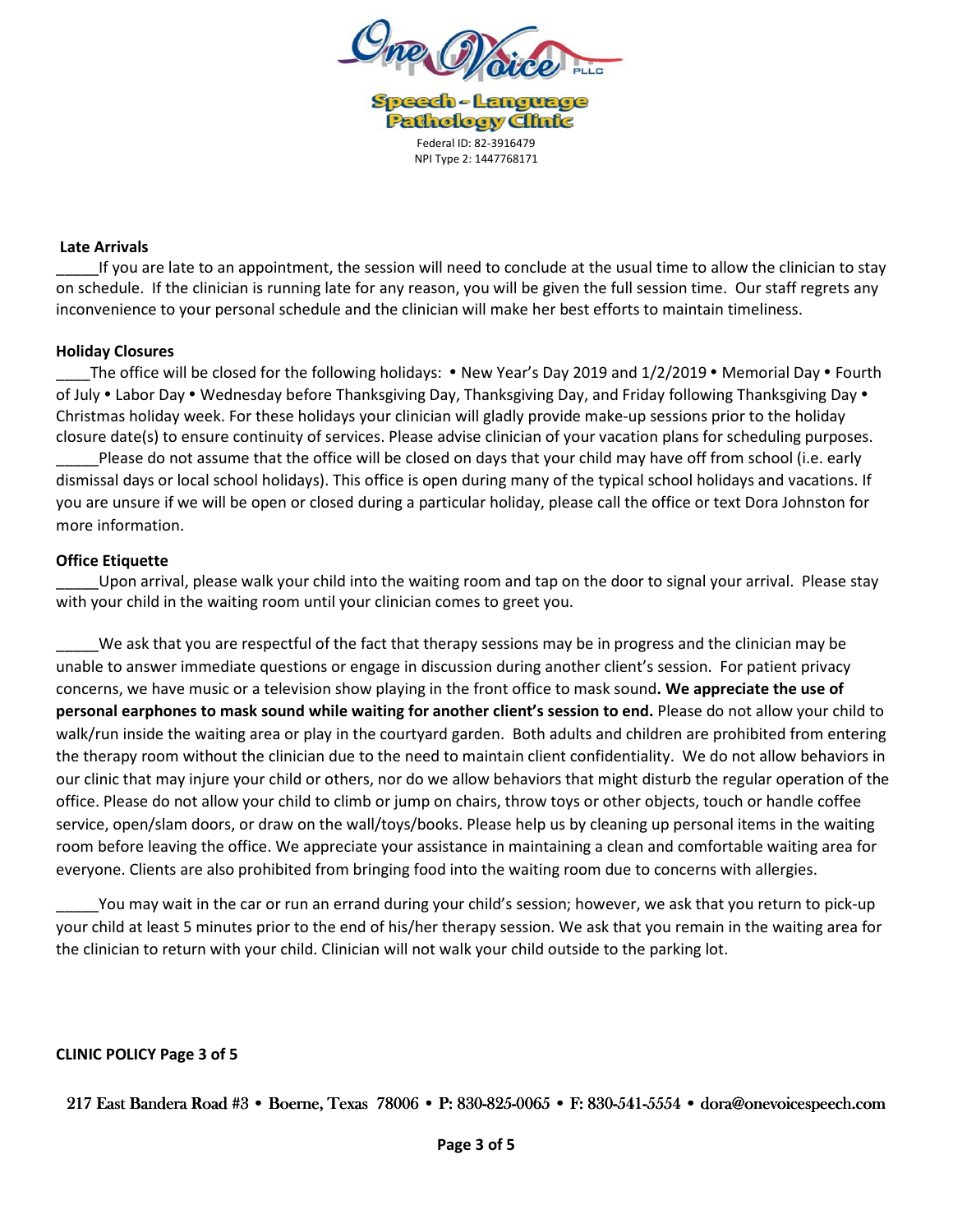

**Speech-Language Pathology Clinic** Federal ID: 82-3916479 NPI Type 2: 1447768171

#### **Therapy Sessions**

\_\_\_\_\_Therapy sessions are provided in 45-minute/60-minute sessions. Maintaining timeliness in therapy is important to both patient and clinician. However, please be prepared for flexibility of about 2 to 3 minutes during patient transitions. During the last 5 to 7 minutes of each session, parents will be invited into the therapy room to make payments and receive instructions for homework and to briefly discuss session activities and progress. This is an important part of the treatment session, as your child's progress is contingent upon the practice and carryover that occurs in the home setting.

\_\_\_\_\_If you have specific questions, issues, or concerns that you would like to address, please let the clinician know at the beginning of the session, so that the proper amount of time can be allotted to speak with you. If you do not notify the clinician at the start of the session that you are requesting additional time for questions, the clinician will have to address your questions at the next session. The clinician appreciates your understanding and compliance in helping us to maintain timeliness for all of our scheduled appointments.

\_\_\_\_\_If your child attends his/her session with another caregiver (e.g., grandparent, aunt, uncle, babysitter, etc.) the clinician will update them regarding your child's session only if there is a release of information signed. If parents are consistently unable to attend sessions, we are unable to make calls or send emails on a weekly basis to provide updates. An additional fee of \$25 will be charged for a 30-minute meeting or telephone conversation with the clinician during office hours to discuss your child's progress. This fee cannot be billed to insurance.

We do not attend school ARD meetings or develop IEP goals for patients. We will speak with your child's Early Intervention or school-based speech-language pathologist on the phone or via email given your written authorization for a fee of \$25.00 per 30-minute consultation. If you ask us to write in a communication book with a school-based speechlanguage pathologist we will do so during your child's appointment time. If you would like a progress report due to a transition within the school or an appointment with a related professional, please allow the clinician at least two (2) weeks' notice. We require a \$25 fee for progress reports; this fee cannot be billed to insurance. Payment must be rendered upon receipt of the progress report.

#### **Termination of Therapy**

The following reasons may be cause to terminate our client contract: • Behavior of a client (e.g., repeated tantrums, refusing to engage in therapy, refusing to follow directions or recommendations, verbal abuse, etc.). We anticipate and understand that all clients have "bad days," however if the behavior is ongoing we may recommend a change in clinician. If the behaviors continue to persist after that point despite a variety of strategies implemented by the clinician(s), you will be referred to another facility. • Behavior of a parent/guardian. • Non-compliance with our attendance policy.

(continued on the following page)

**CLINIC POLICY Page 4 of 5**